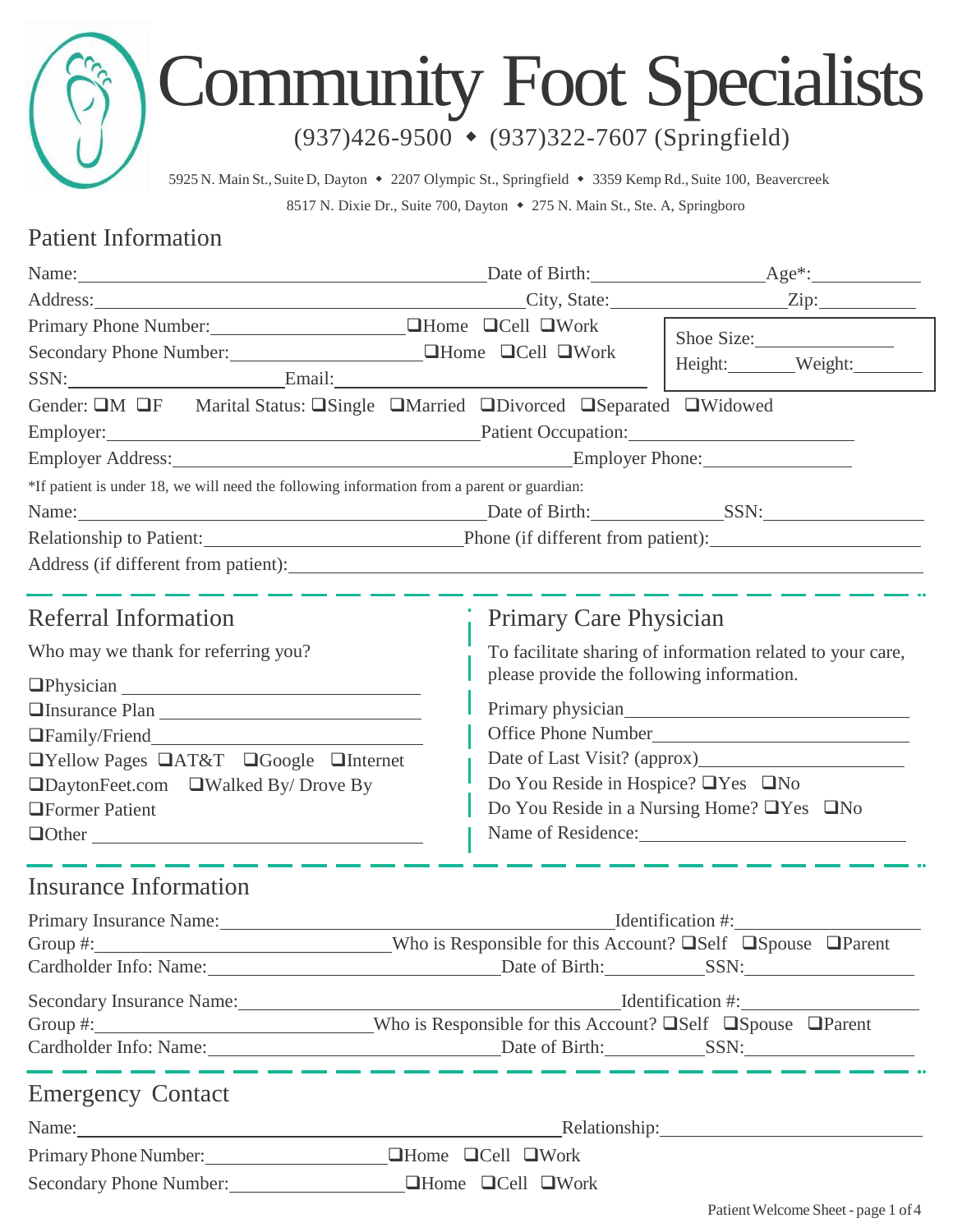## What Brought You in Today?

What is the reason for your visit today? (Indicate foot, ankle, toe, etc.)

| When is it problematic?: _________________________________What makes it better/worse?: _______________________                                                                   |                                                                                                                                                                                           |                                                                                                                                                                                                                                                 |                                                                                                                                                                                                                            |  |
|----------------------------------------------------------------------------------------------------------------------------------------------------------------------------------|-------------------------------------------------------------------------------------------------------------------------------------------------------------------------------------------|-------------------------------------------------------------------------------------------------------------------------------------------------------------------------------------------------------------------------------------------------|----------------------------------------------------------------------------------------------------------------------------------------------------------------------------------------------------------------------------|--|
| How have you treated it?                                                                                                                                                         |                                                                                                                                                                                           |                                                                                                                                                                                                                                                 |                                                                                                                                                                                                                            |  |
|                                                                                                                                                                                  |                                                                                                                                                                                           |                                                                                                                                                                                                                                                 |                                                                                                                                                                                                                            |  |
| Podiatric History - Please indicate your current and past foot problems:                                                                                                         |                                                                                                                                                                                           |                                                                                                                                                                                                                                                 |                                                                                                                                                                                                                            |  |
| □ Ankle Pain<br>□ Athlete's Foot/Foot Fungus<br><b>I</b> Bunions<br><b>QCorns</b> and Calluses<br><b>QCurly Toes/Hammer Toes</b><br>$\Box$ Flat Feet                             | <b>T</b> Frequent Ankle Sprains<br>$\Box$ Gout<br>□Heel Pain<br>$\Box$ High Arch<br>□Ingrown Nails<br>$\Box$ Neuropathy                                                                   | <b>Plantar Fasciitis</b><br>$\Box$ Plantar Warts<br><b>Thick, Discolored Toenails</b><br><b>TRecurrent Foot/Leg Wounds</b><br>□Shooting/Aching Foot Pain<br>□ Swelling in Ankles or Feet                                                        | $\Box$ Tired Feet<br>$\Box$ Weakness of Legs or Feet<br>$\Box$ Varicose Veins<br>$\Box$ Other: $\_\_\_\_\_\_\_\_\_\_$<br><u> 1989 - Johann Stoff, fransk politik (d. 1989)</u>                                             |  |
| Lifestyle                                                                                                                                                                        |                                                                                                                                                                                           |                                                                                                                                                                                                                                                 |                                                                                                                                                                                                                            |  |
| What is your activity level? $\Box$ Not active $\Box$ Somewhat active                                                                                                            |                                                                                                                                                                                           | $\Box$ Moderately active                                                                                                                                                                                                                        | $\Box$ Highly Active                                                                                                                                                                                                       |  |
| Do you exercise/participate in athletic activities? $\Box$ Yes $\Box$ No<br>What activities do you participate in and how frequently?                                            |                                                                                                                                                                                           |                                                                                                                                                                                                                                                 | Do you smoke/ use tobacco? $\Box$ Yes $\Box$ No<br>Do you drink alcohol? $\Box$ Yes $\Box$ No<br>Do you drink coffee/other caffeinated drinks? □Yes □No                                                                    |  |
| Do you travel frequently? $\Box$ Yes $\Box$ No                                                                                                                                   |                                                                                                                                                                                           |                                                                                                                                                                                                                                                 | Do you use recreational drugs? $\Box$ Yes $\Box$ No                                                                                                                                                                        |  |
|                                                                                                                                                                                  |                                                                                                                                                                                           | Allergies - Please list any and all allergies that you have. Check none if you have no known allergies:                                                                                                                                         |                                                                                                                                                                                                                            |  |
| $\Box$ None<br>□Adhesive/Tape<br>$\Box$ Aspirin<br>$\Box$ Iodine                                                                                                                 | $\Box$ Codeine<br><b>Novocain</b><br><b>ODemerol</b><br>$\Box$ Penicillin                                                                                                                 | <b>QLocal Anesthetics</b><br>$\Box$ Seafood<br>$\Box$ Sulfa<br>□ Bee or Insect Stings<br>Please indicate the severity of your reaction to each allergy indicated above (severe, mild, etc.):                                                    | $\Box$ Other: $\Box$                                                                                                                                                                                                       |  |
|                                                                                                                                                                                  |                                                                                                                                                                                           | What happens with each allergic reaction? (skin rash, breathing problems, stomach ailments, etc.) [167]                                                                                                                                         |                                                                                                                                                                                                                            |  |
|                                                                                                                                                                                  |                                                                                                                                                                                           | Medical History - Please indicate if you have had any of the following conditions:                                                                                                                                                              |                                                                                                                                                                                                                            |  |
| $\Box$ Arthritis<br><b>OArtificial Valves or Joints</b><br>$\Box$ Asthma<br>Back Problems<br>Bleeding Disorders<br><b>Q</b> Cancer<br><b>QChemical Dependency</b><br>□Chest Pain | <b>QCirculatory Problems</b><br><b>IDepression</b><br><b>IDiabetes</b><br>$\Box$ Fainting / Dizziness<br><b>T</b> Fibromyalgia<br>$\Box$ Headaches<br>Heart Disease<br><b>IHemophilia</b> | <b>Hepatitis or Jaundice</b><br>$\Box$ HIV/AIDS<br><b>Exidney Disease</b><br>$\Box$ Melanoma<br><b>Osteoarthritis</b><br><b>Osteoporosis</b><br><b></b> Phlebitis<br><b>TRheumatic Fever</b>                                                    | □Shortness of Breath<br><b>O</b> Stroke<br>$\Box$ Tuberculosis<br>$\Box$ Ulcers<br>Weight Loss, unexplained<br>$\Box$ Other: $\_\_\_\_\_\_\_\_\_\_\_\_\_\_$<br>the control of the control of the control of the control of |  |
| ⊔<br>Pharmacy Name:                                                                                                                                                              |                                                                                                                                                                                           | Medications - Please list all medications taken (unless you have provided a separate list)<br>I brought a list and gave it to the front desk $\Box$ I take oral contraceptives $\Box$ I take blood thinners/anti-coagulates<br>Pharmacy Number: |                                                                                                                                                                                                                            |  |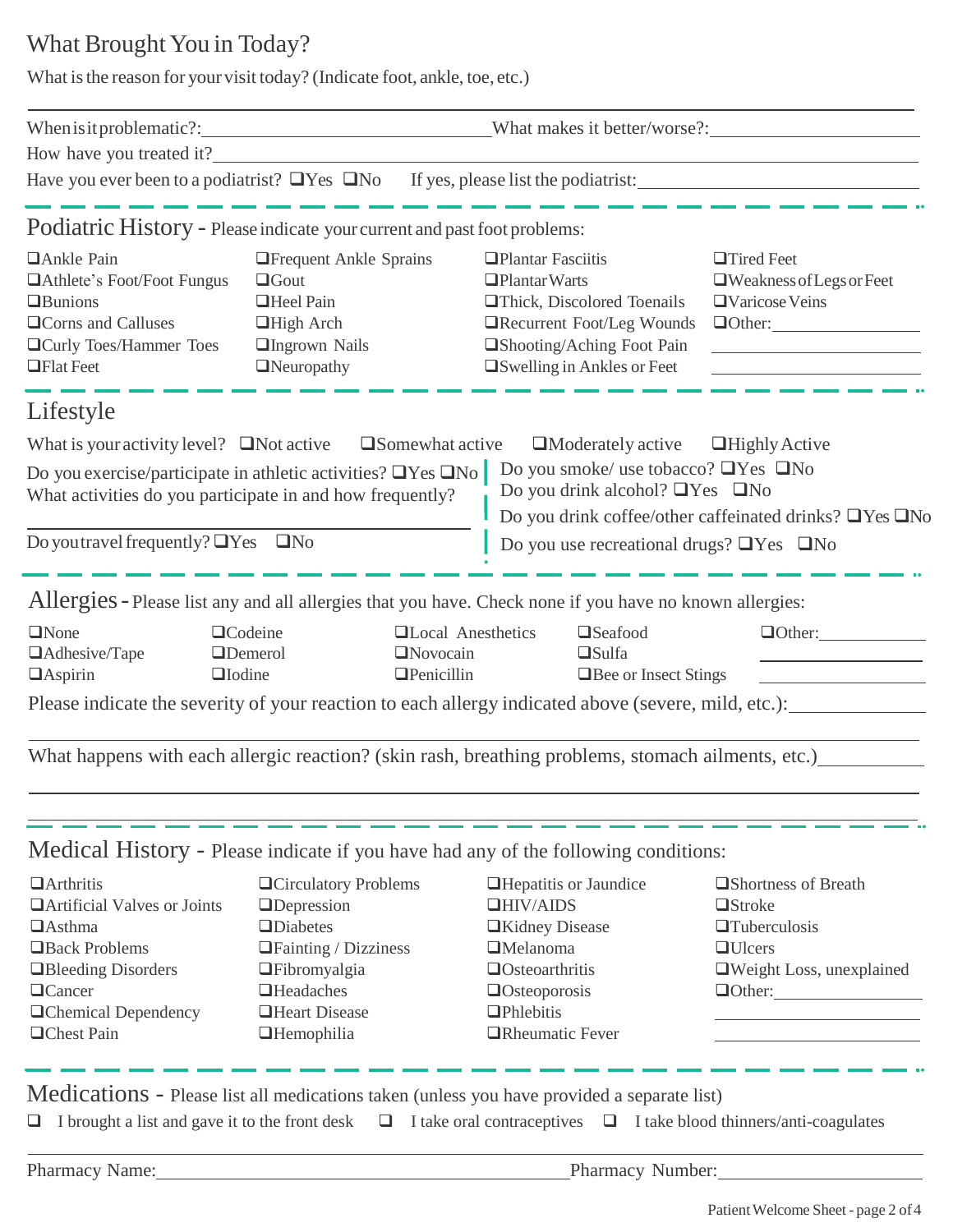Please list any other hospitalization(s) that were not for the surgeries listed (if any):

Other Health Issues - Is there anything else you would like to share with your doctor regarding your health or medications that is not covered above?

## Assignment & Release

#### **Q** Commercial Insurance Authorization

I, the undersigned certify that I (or my dependent) have insurance coverage with and sign and sign directly to Community Foot Specialists all insurance benefits, if any, otherwise payable to me for services rendered. I understand that I am financially responsible for all charges whether or not paid by insurance. I hereby authorize the Doctor to release all information necessary to secure the payment of benefits. I authorize the use of this signature on all insurance submissions.

### **Q** Medicare Authorization

I request that payment of authorized Medicare benefits be made on my behalf to Community Foot Specialists for any services furnished me by my physician. I authorize any holder of medical information about me to release to the Health Care Financing Administration and its agents any information needed to determine these benefits payable for related services. I understand my signature requests that payment be made and authorize release of medical information necessary to pay the claim. If "other health insurance" is indicated in item 9 of the HCFA-1500 for, or elsewhere on other approved claim forms or electronically submitted claims, my signature authorizes release for the information to the insurer or agency shown. In Medicare assigned cases, the physician or supplier agrees to accept the charge determination of the Medicare carrier as the full charge, and the patient is responsible only for the deductible, coinsurance, 20%, and non-covered services. Coinsurance, 20% and the deductible are based upon the charge determination of the Medicare carrier.

Signature of patient or responsible party if patient is under 18 Date

Consent - I certify that the above information is true and correct to the best of my knowledge. I give permission to the doctor to administer and perform such procedures as may be deemed necessary in the diagnosis and/or treatment of my conditions. I give permission to acquire audiovisual documentation for diagnostic and treatment purposes. I understand that other practitioners such as surgical assistants, surgical residents, physician assistants, nurses and other staff may assist the doctor in performing my treatment and I give my permission for them to do so.

Signature of patient or responsible party if patient is under 18 Date

|              | FOR OFFICE USE |       |
|--------------|----------------|-------|
|              |                |       |
| Reviewed by: |                | Date: |
|              |                |       |